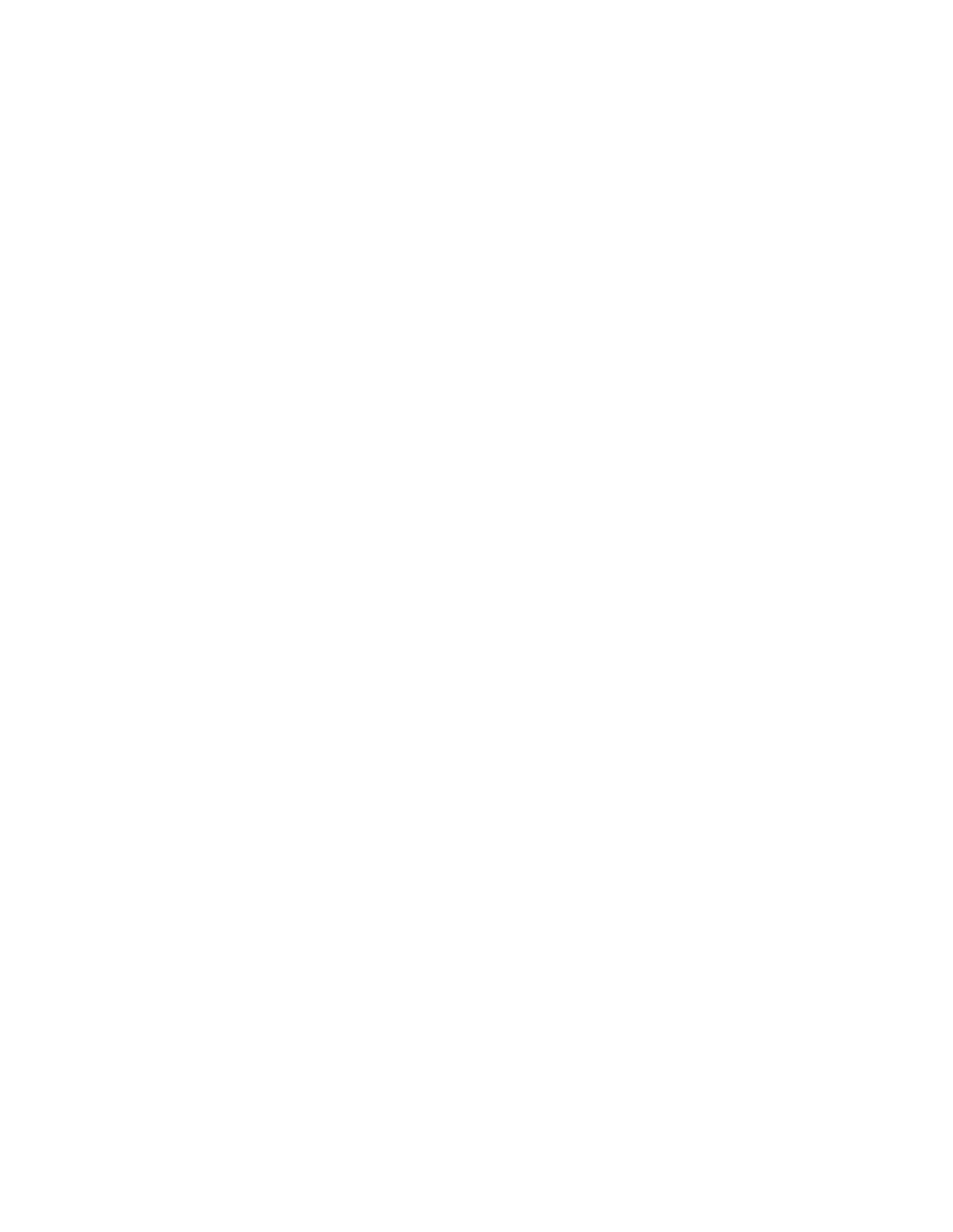# Table of Contents

///////////////////

| <b>BACKGROUND</b>                                                                                                                                                                                                                                                                                                                                                                                                                                                                                                                                                                                                                                                                                                  | $\overline{2}$                                                                                                                                            |
|--------------------------------------------------------------------------------------------------------------------------------------------------------------------------------------------------------------------------------------------------------------------------------------------------------------------------------------------------------------------------------------------------------------------------------------------------------------------------------------------------------------------------------------------------------------------------------------------------------------------------------------------------------------------------------------------------------------------|-----------------------------------------------------------------------------------------------------------------------------------------------------------|
| <b>MANDATE</b><br>Organizational Structure                                                                                                                                                                                                                                                                                                                                                                                                                                                                                                                                                                                                                                                                         | $\mathbf{2}$<br>$\overline{2}$                                                                                                                            |
| <b>REPORT ON ACTIVITIES</b><br>Overview<br>Surgical Specialist-subcommittee<br>$\bullet$<br><b>Principles and Priorities</b><br>$\bullet$<br>Planning<br>$\bullet$<br>Allocation<br>$\bullet$<br>Fees<br>$\bullet$<br>Initiatives<br>$\bullet$<br>Program Evaluation<br>$\bullet$<br><b>Medical Consultant Services</b><br>$\bullet$<br>Projects<br>$\bullet$<br>Community Health and Resource Directory (CHARD)<br>$\bullet$<br>Telehealth<br>$\bullet$<br>Labour Market Adjustment<br>$\bullet$<br>Discharge Planning<br>$\bullet$<br>Pain Management<br>$\bullet$<br><b>Specialist Billing Education</b><br>$\bullet$<br>Communications<br>$\bullet$<br>Patient Reported Outcomes Measures (PROMS)<br>$\bullet$ | $\overline{2}$<br>$\mathbf{2}$<br>$\mathfrak 3$<br>$\sqrt{3}$<br>$\sqrt{3}$<br>4<br>4<br>4<br>5<br>6<br>7<br>11<br>11<br>11<br>12<br>12<br>12<br>12<br>12 |
| <b>APPENDIX A:</b><br>Specialist Services Committee Membership                                                                                                                                                                                                                                                                                                                                                                                                                                                                                                                                                                                                                                                     | 13                                                                                                                                                        |
| <b>APPENDIX B:</b><br>Excerpts from the Specialists Subsidiary Agreement                                                                                                                                                                                                                                                                                                                                                                                                                                                                                                                                                                                                                                           | 14                                                                                                                                                        |
| <b>APPENDIX C:</b><br>Excerpts from the 2009 Memorandum of Agreement                                                                                                                                                                                                                                                                                                                                                                                                                                                                                                                                                                                                                                               | 16                                                                                                                                                        |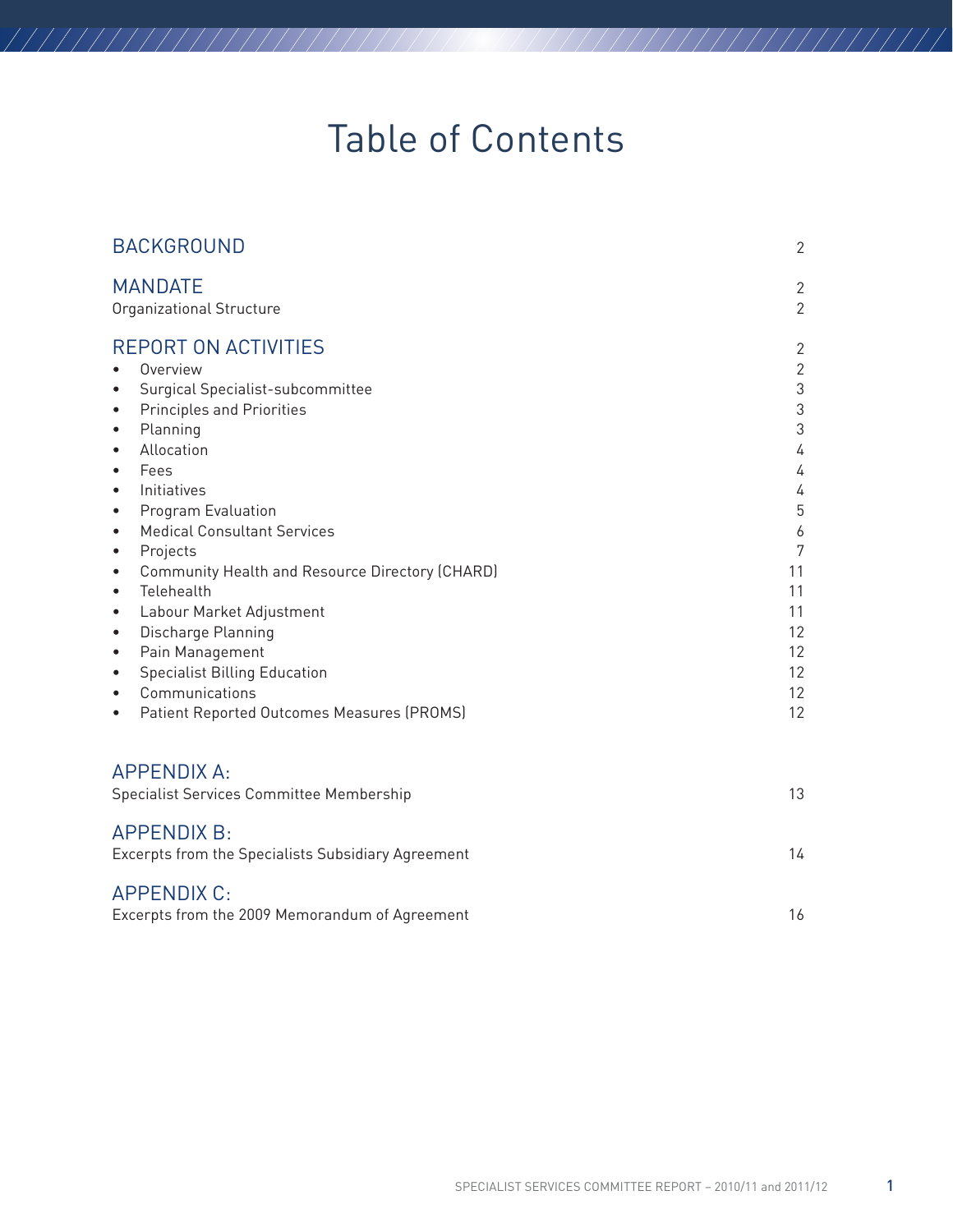#### BACKGROUND

/////////////////////

The Specialist Services Committee (SSC) was created in 2006 to facilitate collaboration between the Government of British Columbia and the BC Medical Association (BCMA) on the delivery of services by specialist physicians to British Columbians and to support the improvement of the specialist care system.

///////////////////

The Physician Master Agreement and the Specialists Subsidiary Agreement between the Government of BC, the BCMA, and the Medical Services Commission (MSC), discuss the support for access to and improvement of specialist services:

The Government and the BCMA agree to collaborate with Specialist Physicians to improve access to needed, evidence-based, quality services to meet patients' medical needs for optimum health outcomes. This approach will be built on understanding population health needs, linked to optimizing the mix of service delivery options, technology options and health human resource options.

#### **MANDATE**

The SSC continues its efforts to enhance and expand programs that support the delivery of high quality specialty services to British Columbians.

In 2009, the introduction of the Memorandum of Agreement increased funding for the SSC to continue its work to expedite patient access to specialist consultations. Focuses of the SSC include:

- • Closing gaps in specialist care for patients and communities.
- Supporting improved care for patients with complex or chronic conditions.
- • Using innovative means to provide increased access to care including telehealth, telephone advice, e-mail, and online consultations.
- **Expanding clinical prevention activities.**
- Working to recruit and retain specialist physicians in BC.

#### Organizational Structure

The SSC is a joint committee of the Ministry of Health and the BCMA. The BCMA has four appointed members: Dr Ken Seethram (co-chair), Dr Ian Courtice, Dr Gordon Hoag, and Dr Sean Virani. The Ministry also has four appointed members and has delegated two of its member positions to health authority representatives to ensure regional participation: Ms Nichola Manning (co-chair), Mr Jeremy Higgs, Dr Steve Gray, and Dr Richard Crow. (Appendix A)

#### REPORT ON ACTIVITIES

#### **Overview**

With the patient as its focal point, the SSC continues its efforts to create an effective and efficient specialist care system.

In 2010, the SSC implemented telehealth billing capacity, and had baseline and mid-term evaluations conducted to ensure new fees and programs are properly evaluated for system improvements and effectiveness.

The SSC made great progress in 2011 moving initiatives forward and working through the issues associated with implementing new fees and programs. These efforts, combined with physician interest in the committee's initiatives, have presented great opportunity to enhance the effectiveness of specialist care in the province with the primary objective of improved patient care.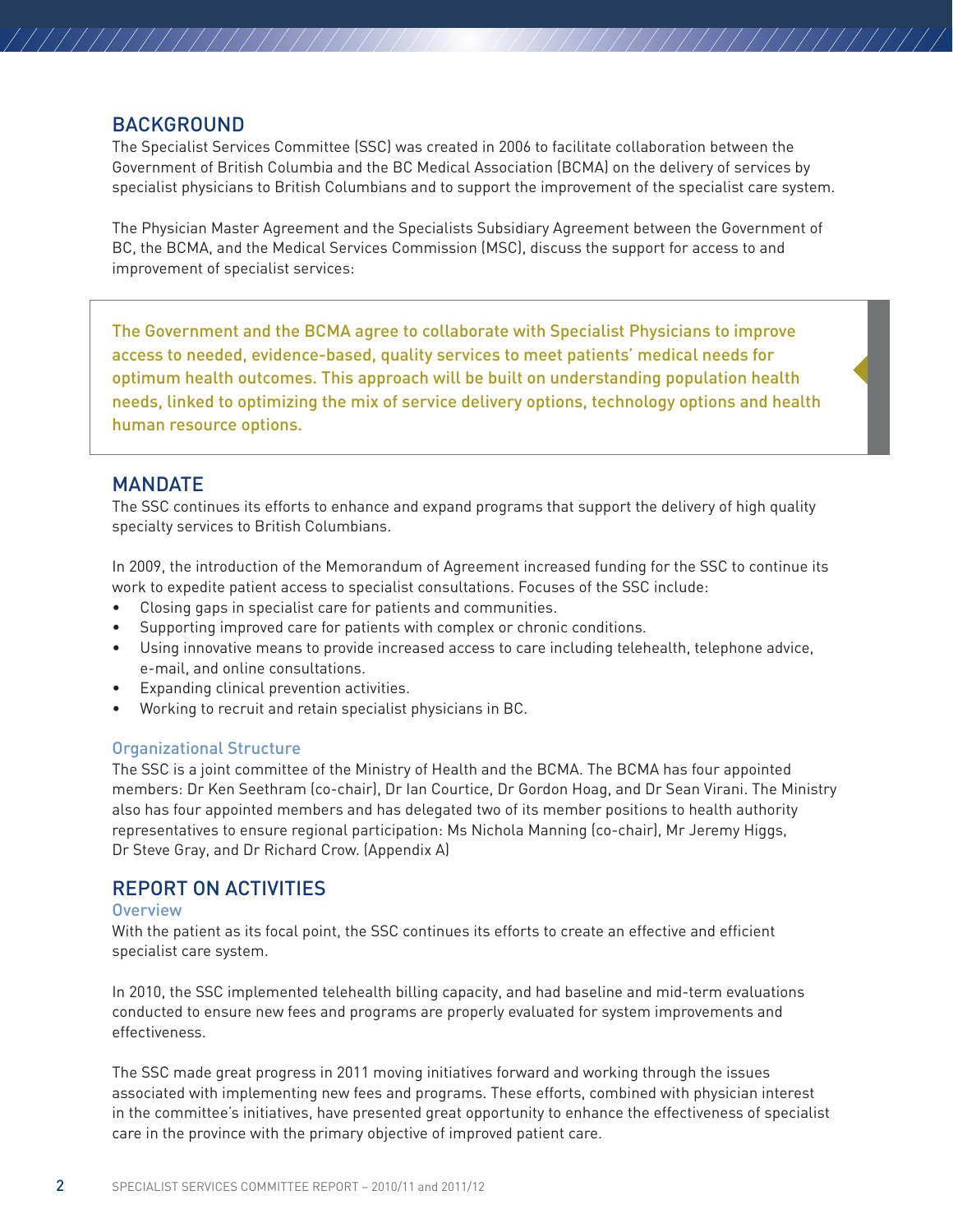Some SSC initiatives include an external review of the medical consultant services projects, conducting the labour market adjustment process with the assistance of an advisory group, and holding a special planning meeting with committee members and stakeholders to focus direction and prioritize ongoing efforts. As well, the committee co-chairs attended Society of Specialist Physicians and Surgeons council meetings to provide updates and seek feedback on the SSC's initiatives.

///////////////////

The committee will continue to move forward innovative and relevant initiatives to benefit patients, physicians, and the health care system. Momentum will continue through the increased communication and consultation efforts with specialist physicians and among stakeholder groups.

#### Surgical Specialist Subcommittee

The SSC continued to connect through other committees of similar scope of focus on waitlist strategies and access to care.

#### Principles and Priorities

//////////////////////

When developing new initiatives, the committee continues to keep the Institute of Healthcare Improvement's Triple Aim principles (modified) and the SSC's own guiding principles at the forefront.

Triple Aim principles (modified) include:

- • Improve the health of the population.
- Enhance the patient (and provider) experience of care (including quality, access, and reliability).
- Reduce, or at least control, the per capita cost of care.

Building upon the objectives of the Triple Aim, the SSC's guiding principles include:

- Addresses a care gap (improves the health of a defined population).
- • Improves/benefits patient experience.
- • Improves/benefits provider experience.
- • Demonstrates a positive cost benefit.
- • Improves collaborative practice.
- • Improves/supports patient engagement.
- • Has an achievable, measureable outcome.
- • Encourages efficient capacity.
- Encourages appropriate access to care.
- Improves knowledge, skills, and judgment of individual physicians that will positively affect patient management and outcomes.

The SSC previously selected four non-surgical priority areas with a goal of expediting access and assessment for specialist care. The following priorities continue to influence SSC initiatives and were selected based on identified need, provincial impact, and opportunity for viable recommendations:

- • Telehealth expansion
- Pain management
- Internal medicine capacity
- • Medical quality assurance

#### Planning

In October 2010, the SSC held a planning discussion with committee members and stakeholders. Participants were presented with an overview of the Ministry's key result areas and discussions revolved around the changes in the specialist environment. The group looked at ideas for moving forward and developed priorities in a brainstorming exercise.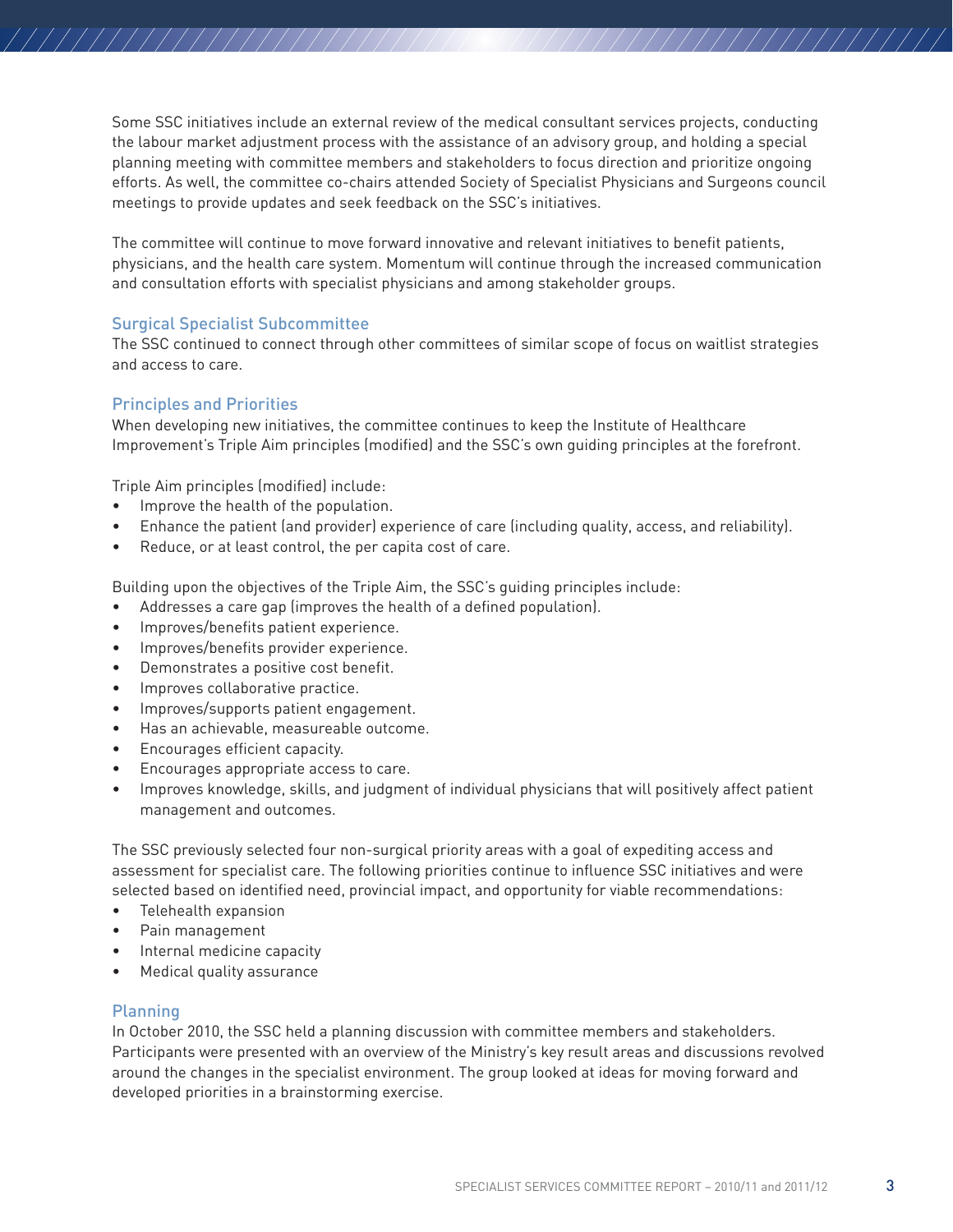#### Allocation

/////////////////////

With the 2009 Memorandum of Agreement, the SSC received increased funding starting April 1, 2010 of \$20 million per year and on April 1, 2011, received an additional \$25 million per year for a total of \$45 million per year.

////////////////////

The increased compensation was intended to support the SSC's work in enhancing and expanding the programs that support the delivery of high quality specialty services to British Columbians.

#### Fees

From concepts discussed at the 2009 Specialist Think Tank and the 2010 SSC Planning Day, as well as extensive consultation with Specialist Sections, the SSC selected and implemented the following initiatives over 2010 and 2011:

- **Perioperative Billing Limits:** The SSC change to the MSC Payment Schedule Preamble is intended to update billing rules and help improve patient care. The previous perioperative billing rules paid for patient visits up to two weeks preoperatively and after six weeks postoperatively. As of April 1, 2010, specialists are paid for all preoperative visits, all in office postoperative visits, and all in-hospital visits 14 days postoperatively.
- Physician to Physician Telephone Communication: A new communication fee structure was introduced to address appropriate referrals, help the primary care physician manage patient care, prevent inappropriate or unnecessary referrals, and prevent emergency room visits and acute care admissions and readmissions. Fees became effective April 1, 2010, for specialist physicians to respond to requests for telephone advice from general practitioners or other specialists. The fee structure is based on the urgency of the advice requested. Urgent requests are responded to within two hours and non-urgent requests within a one-week period.
- Specialist to Patient Telephone Communication: This fee was developed to replace the need for an office visit by conducting a scheduled telephone call between the specialist and their patient when appropriate. The fee was implemented on April 1, 2010, and intends to create capacity in specialists' practices and at the same time improve patient access and provide more efficient patient care.
- Discharge Planning Fee: A new fee will be developed and implemented in 2012 with the intention of providing an incentive for coordinated care planning upon hospital discharge. Specialist physician involvement in the discharge processes will better coordinate multidisciplinary care and provide valuable discharge information to patients and their general practitioner with the aim to reduce readmission and improve patient care.
- Advance Care Planning Fee: An advance care plan allows patients to plan their future health care wishes in case they are incapable of making these decisions on their own at a later date. A fee premium to encourage advance care planning discussions will be developed in 2012 to support the government's My Voice advance care planning tools. The goal is to see better coordination with primary care providers and opportunities for discussions with patients around advance care planning decisions.

#### **Initiatives**

Practice Support for Specialist Physicians: Practice Support Program (PSP) learning modules, originally created for general practitioners will be revised for specialist physician participation. The learning modules available for specialist physicians are advanced access, group medical visits, and office efficiency. Others, including end of life care, are under development.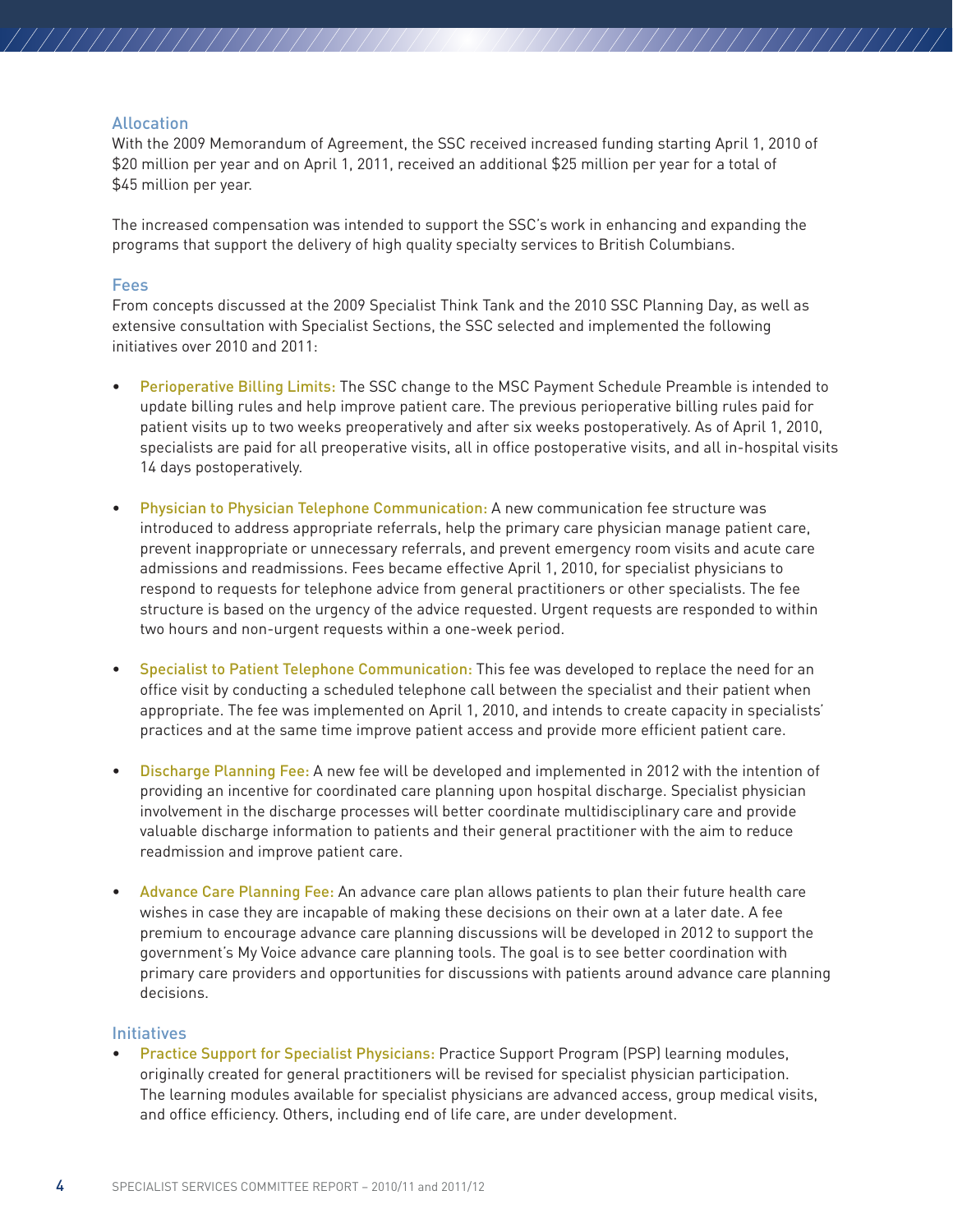Specialists and their medical office assistants who participate in PSPs will be compensated for their time commitment by the SSC. Implementing an advanced access model in specialist physician practices is proven to create additional system capacity, improve patient care, and increase physician and patient satisfaction.

///////////////////

- Funding for Physician Participation in System Redesign Activities: With an increased focus on system process redesign and Lean type activities to make the health care system as efficient and effective as possible, the SSC recognized physician participation in those activities is essential. The SSC actively promoted the inclusion of physicians in these discussions and activities with health authorities by funding selected physicians' time to participate. By including physicians in these discussions health authorities can capture unique physician perspectives and ultimately achieve better support of the revised processes.
- Physician Leadership Training Scholarships: In early 2011, the SSC introduced scholarships for physicians to receive training in leadership activities. Applications require endorsement by a health authority executive prior to committee approval. This allows the physician to indicate their interest in health authority leadership activities and to help start those discussions. Leadership training for physicians is intended to complement the health authority redesign program, allow both parties to get the most out of the physician engagement, and to identify and develop new physician leaders.

#### Program Evaluation

//////////////////////

A baseline evaluation and survey was conducted by an independent consulting group with the rollout of the new initiatives. The baseline information ensured the impact of the initiatives could effectively be measured and evaluated.

As part of the 2011 mid-term external evaluation, consultants interviewed and sought feedback from the SSC and its stakeholders including specialist sections, the Society of Specialist Physicians and Surgeons (SSPS), health authority representatives, and staff of the SSC and the Practice Support Program for specialists. The SSC also contracted with a public opinion polling firm to assist in surveying GPs and specialists across the province on their perceptions of the SSC initiatives as well as physician communication and collaboration.

The key evaluation findings were:

- There is a strong need for the SSC initiatives in BC.
- The SSC initiatives have had positive impacts and have made progress toward achieving their intended objectives since its implementation in April 2010.
- • Program uptake varies across the SSC initiatives.
- There is an opportunity to improve the communication and promotion of the SSC initiatives.
- There is an opportunity to tailor the SSC program offerings and content to make them more effective and relevant to specialists.
- The implementation of the new perioperative billing rule changes resulted in expenditures that exceeded the original allocation due to higher than anticipated billing of fees by some specialist sections.

The SSC is pleased that the initiatives overall are perceived as having a positive impact for both physicians and patients, particularly regarding the support for improving communication and collaboration between physicians and improving access and quality of care for patients.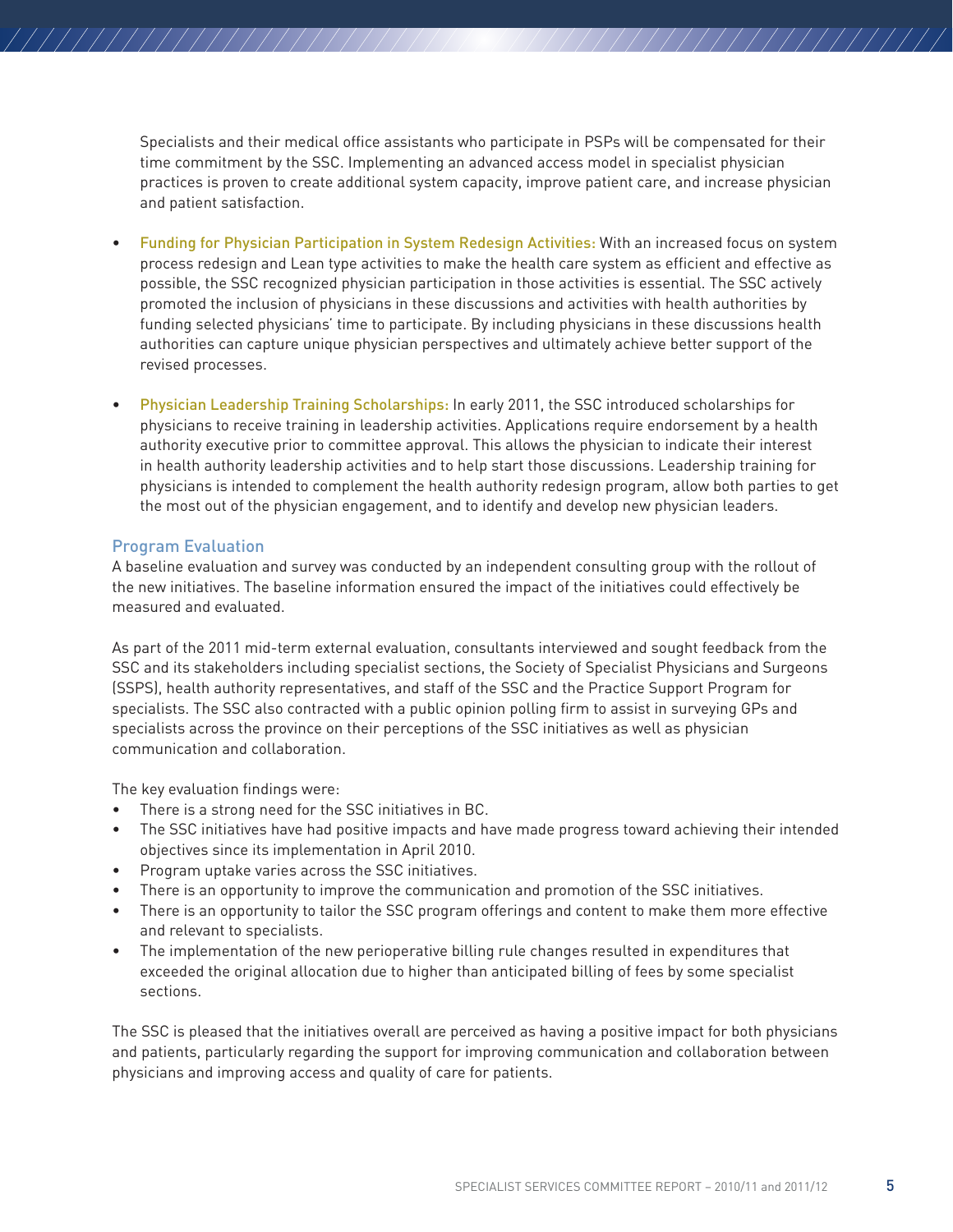The SSC will ensure that opportunities for improvement are acted upon, including changes to the implementation and promotion of the initiatives. Going forward, the SSC will also be working to engage more with specialists directly as well as through the sections and the SSPS to obtain input and feedback on current and proposed new initiatives to support the work of specialists within the health system.

////////////////////

#### Medical Consultant Services

/////////////////////

The SSC funded 38 projects over three years as specified in the Specialists Subsidiary Agreement. The projects were geared toward providing support for primary care providers in the areas of mental health, addictions, Aboriginal health, geriatric care, chronic pain, and pediatrics.

While several projects were short term, a number of pilots have carried on as successful programs and some have expanded from their original scope.

Pilot projects funded through the third round of medical consultant funding were evaluated in the fall of 2010. Of the 38 projects funded over the three years, 14 were considered successful and moved to ongoing funding through the alternate payments program. Another nine projects continued under the SSC for review in 2011.

In the summer of 2010, the SSC engaged external consultants to conduct a comprehensive review of 22 of the projects from the first two funding rounds.

The evaluation was comprehensive and provided a thoughtful and detailed review of the services provided through the medical consultant funding and greatly assisted the SSC in making decisions to move pilot projects forward into programs or to allow other projects to wrap up.

A number of criteria were used to assess projects, but key were mandatory criteria set out by the SSC such as ensuring patient focused care, supporting primary care providers through specialist services, and enhancing access to specialist services.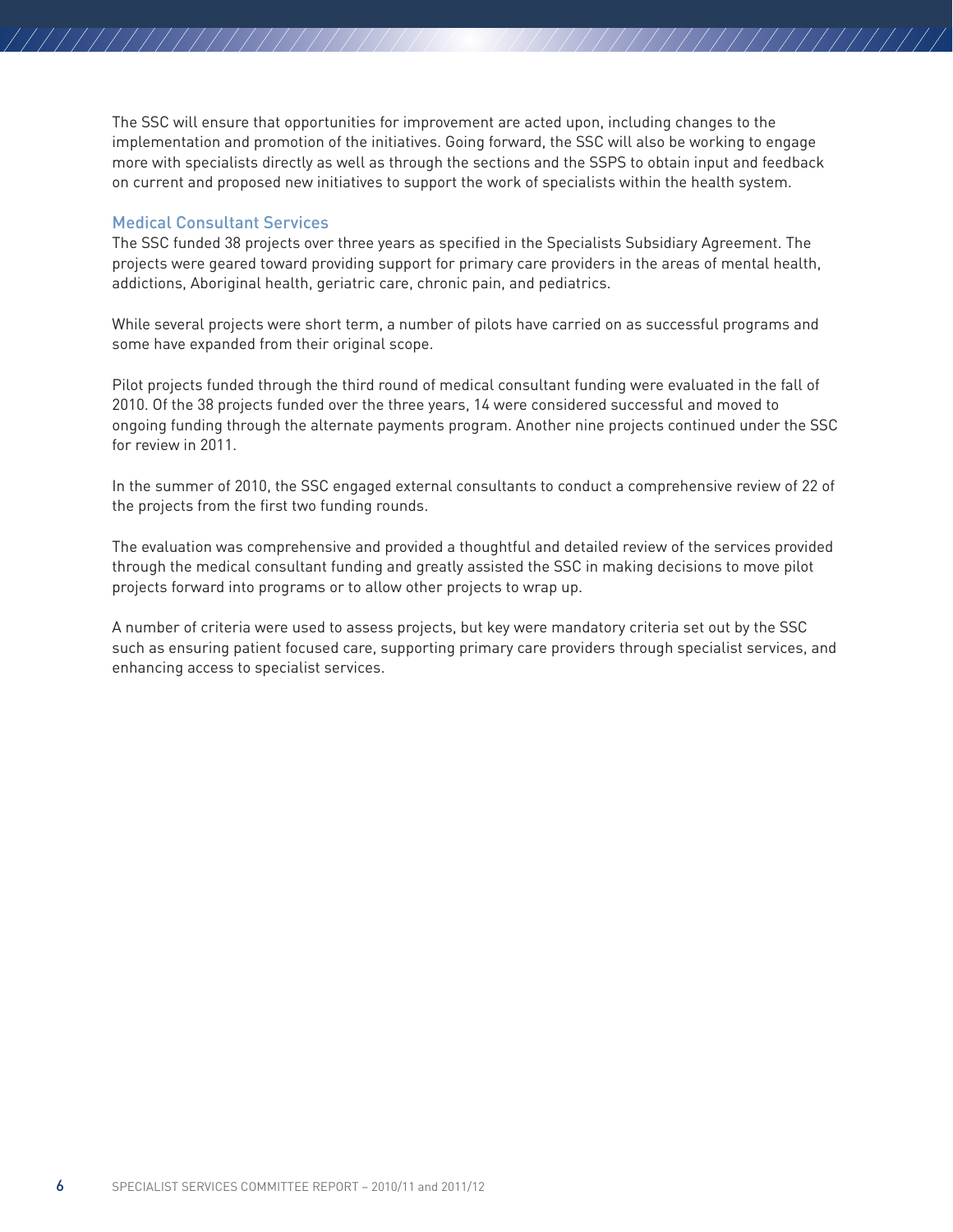### Projects

/////////////////////

The following successful projects moved to ongoing funding as part of the alternative payments funding to health authorities.

| PROJECT                                                                                                                                                                                                 | <b>SERVICE</b>                                                                                                                                                                                                                                                                                                                                                                                                                                                                                                                                      |
|---------------------------------------------------------------------------------------------------------------------------------------------------------------------------------------------------------|-----------------------------------------------------------------------------------------------------------------------------------------------------------------------------------------------------------------------------------------------------------------------------------------------------------------------------------------------------------------------------------------------------------------------------------------------------------------------------------------------------------------------------------------------------|
| VANCOUVER ISLAND HEALTH AUTHORITY<br><b>Enhanced Skills Training Approach to</b><br><b>Collaboration, Urban (Downtown and</b><br><b>Community) and Rural (Sooke)</b><br>Physician Lead: Dr R. Weinerman | Enhanced skills module of collaborative care and consultation<br>liaison. Integrated collaborative care model for Victoria and<br>Sooke. Enhanced skills training offered to GPs who are noted to<br>refer widely and perhaps unnecessarily into the psychiatry<br>secondary care system. To enhance the GP skills, the project<br>will support them to offer quality primary care to mildly and<br>moderately mentally ill and addicted patients before they are<br>referred to the secondary system.                                              |
| <b>Mental Health and Addiction Services</b><br>to the Vancouver Island First Nation<br><b>Communities of Ahousaht and</b><br><b>Kingcombe Inlet</b><br>Physician Lead: Dr R. Kamil                      | Aimed to create an integrated model of care (focus on mental<br>health and addictions) for First Nation peoples in Ahousaht and<br>Kingcombe Inlet. Services include individual, marital/couple,<br>family, and group therapy; justice system assessments, liaison<br>with community, and collaborating with local GPs.                                                                                                                                                                                                                             |
| Ladysmith Community Health Centre -<br><b>Mental Health and Addictions</b><br>Physician Lead: Dr M. Cooper                                                                                              | Partnership between Ladysmith Primary Health Care Services<br>and Cowichan Valley Mental Health and Addictions Services to<br>support primary mental health care for patients in Ladysmith.<br>Psychiatric consultation within a shared care model, and<br>support and education for the primary health care team.                                                                                                                                                                                                                                  |
| Off the Beaten Path: Providing<br><b>Equitable Medical Genetics Services</b><br><b>Throughout VIHA</b><br>Physician Lead: Dr L. Arbour                                                                  | Medical genetics outreach to VIHA areas poorly served<br>(Courtenay, Campbell River, etc.) focus on children and families<br>with genetic conditions, including those with disabilities. Intend<br>to conduct genetics clinics in the community or in GP offices<br>including ongoing care plans and supportive literature.                                                                                                                                                                                                                         |
| <b>Enhancing Psychiatric Care for</b><br><b>Children and Youth</b><br>Physician Lead: Dr P. Firstbrook                                                                                                  | Integrated treatment planning for psychiatric care for children<br>and youth in Saltspring Island, Sooke, and South Island. Direct<br>and indirect consultations, integrated treatment plans,<br>educational plans designed to improve access, continuity of<br>care, increased collaboration, increased compliance with<br>referrals, knowledge transfer, better use of psychiatric<br>resources, and easier access to intensive services.                                                                                                         |
| <b>Pain Management Support to Primary</b><br><b>Care Physicians and Patients</b><br>Physician Lead: Dr N. Svorkdahl                                                                                     | Complex case rounds hosted each week at one of the tertiary<br>pain centres in VIHA (Royal Jubilee and Nanaimo Regional<br>General Hospitals) provides an opportunity for an<br>interdisciplinary review of specific pain cases complicated by a<br>host of pathophysiological, psychological, and functional factors.<br>Primary care physicians are invited to submit summaries for<br>initial evaluation and/or ongoing case management from up to<br>five VIHA specialists at one meeting to enhanced efficiency for<br>GPs and their patients. |

////////////////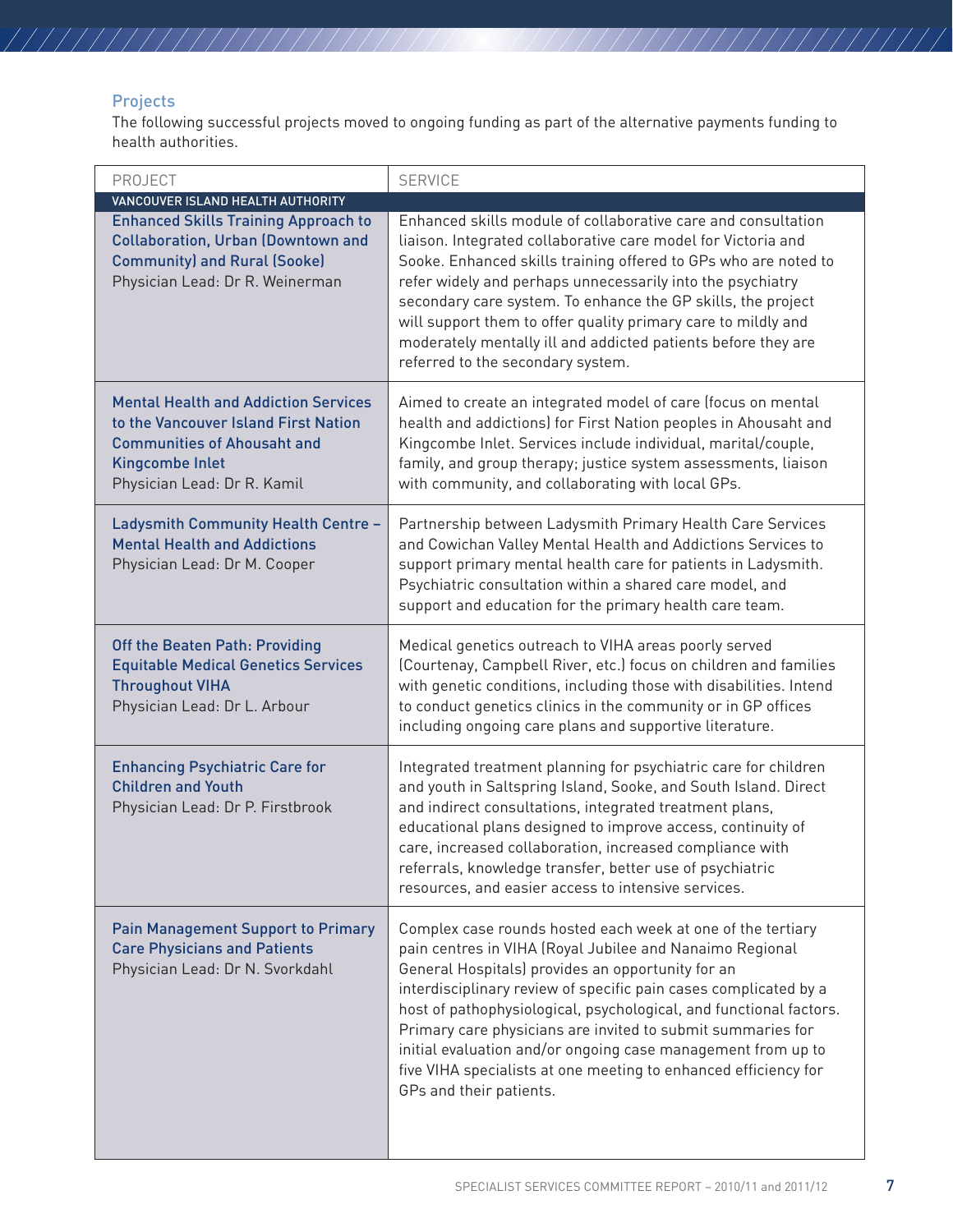| PROJECT                                                                                                                                             | <b>SERVICE</b>                                                                                                                                                                                                                                                                                                                                                                                                                                                                                                                                                                                                                                                                                                       |
|-----------------------------------------------------------------------------------------------------------------------------------------------------|----------------------------------------------------------------------------------------------------------------------------------------------------------------------------------------------------------------------------------------------------------------------------------------------------------------------------------------------------------------------------------------------------------------------------------------------------------------------------------------------------------------------------------------------------------------------------------------------------------------------------------------------------------------------------------------------------------------------|
| <b>INTERIOR HEALTH AUTHORITY</b><br><b>Collaborative Care</b><br>Physician Lead: Dr S. Naicker                                                      | Leverage role of GPs to increase mental health care for patients<br>through access to psychiatrists and mental health clinicians.<br>Additionally, support GPs via psychiatric review, consultation,                                                                                                                                                                                                                                                                                                                                                                                                                                                                                                                 |
|                                                                                                                                                     | or education to reduce acute manifestations of illness.<br>Telepsychiatry from Trail to smaller communities will be<br>introduced.                                                                                                                                                                                                                                                                                                                                                                                                                                                                                                                                                                                   |
| <b>Collaborative Mental Health and</b><br><b>Substance Abuse for Youth</b><br>Project Lead: Mr J. Marshall                                          | Adds a psychiatrist to a collaborative care initiative involving<br>about 50 GPs at three sites who request direct or indirect<br>services and a number of youth clinicians who care for margin-<br>alized youth with mental health and/or substance abuse issues.<br>Direct services for clients in GP offices and at the Boys and Girls<br>Club, indirect services for GPs including telephone consultation,<br>and supervision and support for youth clinicians in the field.                                                                                                                                                                                                                                     |
| <b>Developmental Disability Consultation</b><br>Physician Lead: Dr B. Pipher                                                                        | Improve integration of specialist and primary care for children,<br>youth, and adults with developmental and learning disabilities.<br>Specialist consultation for pediatrics and psychiatry to support<br>primary care providers across Interior Health using networks<br>of assessment and treatment to provider earlier identification,<br>assessment, diagnosis, and recommendations to reduce the<br>long-term impact of secondary disabilities in the population.                                                                                                                                                                                                                                              |
| <b>Outreach Urban Health Primary Care</b><br><b>Centre: Infectious Disease/</b><br><b>HIV Specialist Consultation</b><br>Project Lead: Mr A. Hughes | Primary care centre (urban outreach) in Kelowna serving the<br>disenfranchised population including patients with HIV and Hep<br>C virus, staffed by rotating GPs and a care team. Increasing<br>numbers of homeless patients with infectious disease issues<br>were proving to be a real challenge for physicians. Project<br>provides specialist physician support to GPs in order to<br>retain GPs at clinic, improved primary care support to increase<br>satisfaction and sense of competence, decrease ED visits and<br>admission rates, and improve health outcomes by improving<br>accessibility, continuity of care, health conditions, follow-ups,<br>and medication treatment.                            |
| <b>Regional Medical Addictions Specialist</b><br>Project Lead: Ms C. Todd                                                                           | Training and services development including teaching modules<br>and evidence-based tools. Services include brief in-person<br>intervention training to physicians in Interior communities<br>includes follow-up support and consultation as required via<br>phone conferencing and video services, training to physicians,<br>and the dissemination of withdrawal management best<br>practices and evidence-based protocols to support primary care<br>services for withdrawal management, support to physicians<br>regarding the expansion of methadone services at the primary<br>care level, and the integration of multidisciplinary services to<br>provide health care to a population with complex care needs. |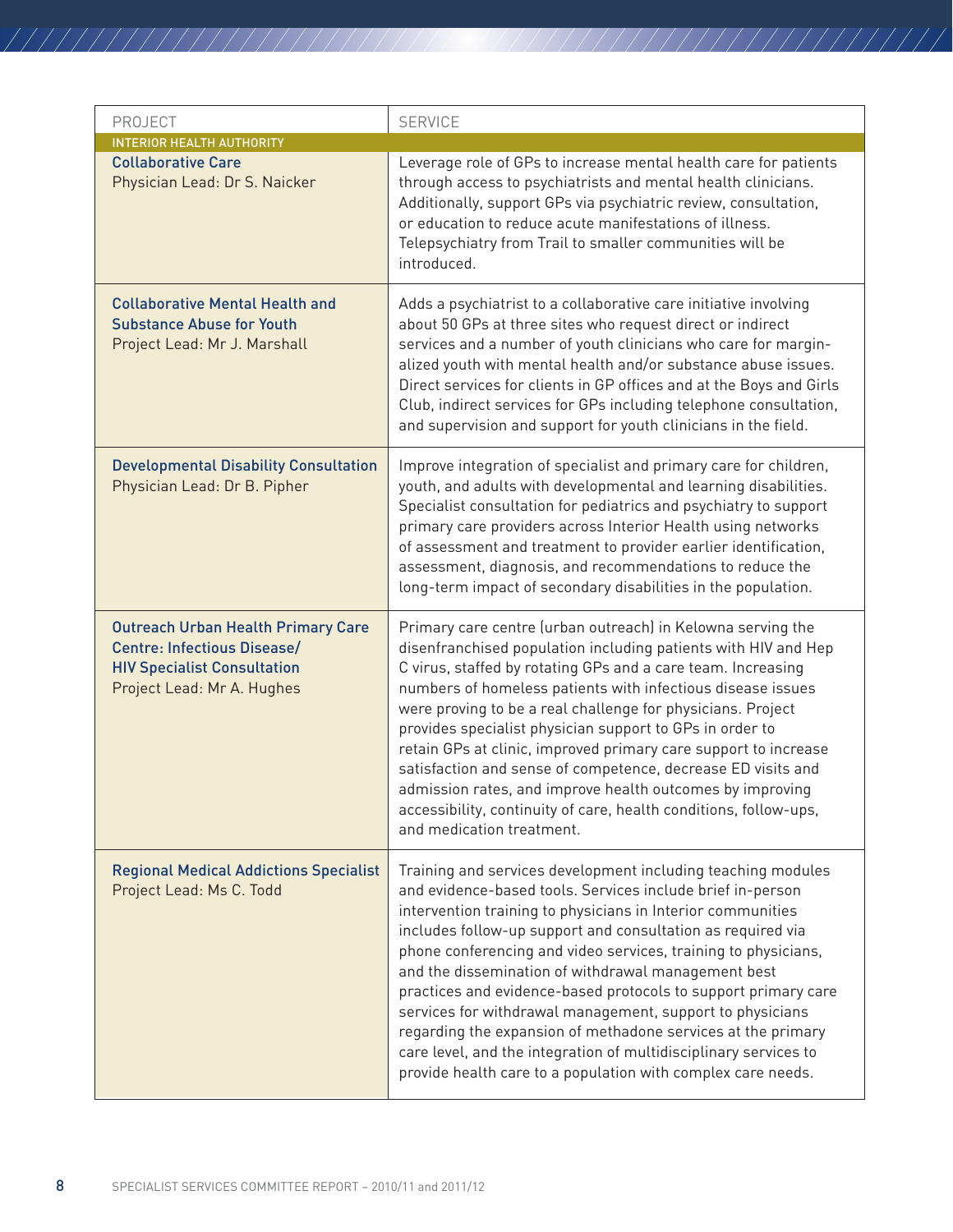| PROJECT                                                                                                                                                               | <b>SERVICE</b>                                                                                                                                                                                                                                                                                                                                                                                                                                                                                                                                                                                                                                                                                                                                                                                                                                              |
|-----------------------------------------------------------------------------------------------------------------------------------------------------------------------|-------------------------------------------------------------------------------------------------------------------------------------------------------------------------------------------------------------------------------------------------------------------------------------------------------------------------------------------------------------------------------------------------------------------------------------------------------------------------------------------------------------------------------------------------------------------------------------------------------------------------------------------------------------------------------------------------------------------------------------------------------------------------------------------------------------------------------------------------------------|
| NORTHERN HEALTH AUTHORITY<br><b>Specialist Involvement in the Primary</b><br><b>Care Treatment of Blood-borne</b><br><b>Pathogens</b><br>Physician Lead: Dr A. Hamour | Develop a model to support rural GP treatment of patients<br>with blood-borne pathogens due to increasing HIV and Hep C<br>infections in the North and particularly among First Nations.<br>GP-specialist shared care model; specialist care or specialist<br>guided GP care that is sensitive to patient's geographic location<br>and socioeconomic status, and specialist regional satellite<br>clinics and videoconference support to GPs.                                                                                                                                                                                                                                                                                                                                                                                                               |
| <b>Vancouver Coastal Health Authority</b><br><b>Inflammatory Arthritis Outreach</b><br><b>Clinics</b><br>Physician Lead: Dr A. Klinkhoff                              | Expansion of an existing program to fund a rheumatologist to<br>provide outreach services to increase patient access to<br>rheumatologists in their own communities (in person or via<br>telehealth), improve patient care via earlier diagnosis, reduce<br>wait-times for consultation, provide knowledge transfer among<br>professions, working shared care model with GPs and<br>multidisciplinary team.                                                                                                                                                                                                                                                                                                                                                                                                                                                 |
| <b>UrbanDoc Psychiatry Shared Care</b><br>Program<br>Physician Lead: Dr R. Borkenhagen                                                                                | Provides consultation services by seven psychiatrists for 22<br>Vancouver GPs to support them in caring for employed patients<br>who require services for mental health conditions (depression,<br>anxiety, and bipolar disorders). Improve patient access, main-<br>tain patients in workforce by timely intervention, decrease<br>impacts on acute care system, improve GP and specialist<br>relations through opportunities for collaboration, improve and<br>enhance capacity of GPs to manage patients with mental health<br>and addictions conditions, and improve patient care through<br>innovative and more responsive communication and<br>collaboration with GPs.                                                                                                                                                                                |
| <b>Pacific Adult Congenital Heart Clinic</b><br>(Providence)<br>Physician Lead: Dr M. Kiess                                                                           | Patients with moderate and complex adult congenital heart<br>disease have chronic illnesses with significant medical,<br>neurocognitive and psychological disorders, learning and<br>physical difficulties, and social and financial issues that must<br>be addressed. The program objective is to significantly increase<br>the multidisciplinary support these patients receive both in the<br>community and in referral to the tertiary setting when required.<br>Funding provides cardiologists trained in the subspeciality of<br>adult congenital heart disease is essential to assist primary<br>care and other physicians in the care of patients, increase<br>number of patient clinic visits, number of days per week the<br>clinics are held, and develop outreach clinics that will improve<br>access to GPs, the patients, and their families. |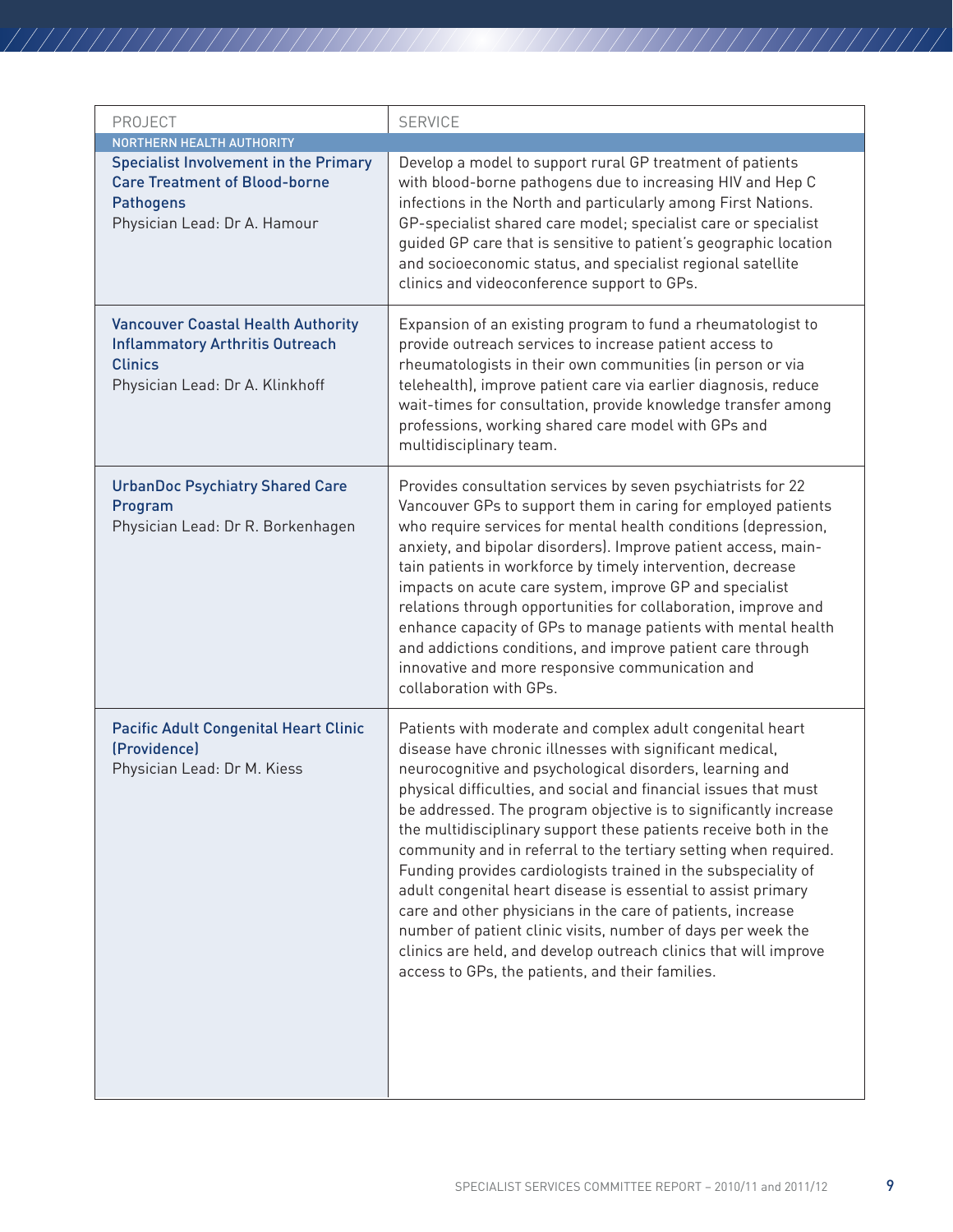| PROJECT                                                                                                                                                                                                                                   | <b>SERVICE</b>                                                                                                                                                                                                                                                                                                                                                                                                                                                                                                                                                                                                                                                                                                                                                                                                                                       |
|-------------------------------------------------------------------------------------------------------------------------------------------------------------------------------------------------------------------------------------------|------------------------------------------------------------------------------------------------------------------------------------------------------------------------------------------------------------------------------------------------------------------------------------------------------------------------------------------------------------------------------------------------------------------------------------------------------------------------------------------------------------------------------------------------------------------------------------------------------------------------------------------------------------------------------------------------------------------------------------------------------------------------------------------------------------------------------------------------------|
| <b>Family Practice Shared Mental Health</b><br><b>Care Services (Richmond)</b><br>Physician Lead: Dr S. Zipursky (ret.)<br>Project Lead: Ms Y. Jetha                                                                                      | Provide appropriate and timely early intervention mental health<br>services, reduce client risk by increasing access, address<br>service gaps, and improve quality of care (reducing ED visits and<br>admissions). Educate and build capacity through promotion of<br>self-management strategies, engage high-risk patients, build<br>capacity in GP community through integrated care model, use<br>treatment model to support the VCH women's reproductive care<br>mental health clinic.                                                                                                                                                                                                                                                                                                                                                           |
|                                                                                                                                                                                                                                           |                                                                                                                                                                                                                                                                                                                                                                                                                                                                                                                                                                                                                                                                                                                                                                                                                                                      |
| <b>HIV Management - Specialty Shared</b><br>Care<br>Project Lead: Mr D. Portesi                                                                                                                                                           | Increase local access for patients living with HIV/AIDs to GP<br>and specialist care, enhance access and adherence to HAART<br>and other treatments, increase support and capacity of GPs in<br>the community, use a multidisciplinary team in a shared care<br>model. Services include specialist care for patients,<br>preceptorship opportunities in HIV clinics, creation of a practise<br>community of GPs caring for patients with HIV, and training<br>opportunities for GPs through consultation, workshops, and<br>development of educational materials.                                                                                                                                                                                                                                                                                    |
| <b>Collaborative Strategy for Improving</b><br><b>Patient Care in Mental Health Involving</b><br><b>GPs and Psychiatrists</b><br>Physician Lead: Dr T. Isomura                                                                            | Three GP clinics in Fraser Health for patients with depression<br>and anxiety to be referred to psychiatrists for direct care.<br>Indirect consultations with GPs include discussions about<br>referred cases, treatment, and follow-up care. Project<br>establishes collaborative working relationships between GPs<br>and psychiatrists to improve mental health outcomes for<br>patients, reduce waiting times to see a psychiatrist, improve<br>patients' quality of life, improve patient satisfaction with care,<br>and reduce number of inappropriate/unnecessary<br>hospitalizations. Enhance the ability, skills, and satisfaction of<br>GPs in diagnosis and differential diagnosis, use of interventions<br>such as CBT, and management of patients with chronic mental<br>illness.                                                       |
| <b>Provincial Health Services Authority</b><br><b>Social Pediatrics (SPI) and Specialist</b><br><b>Physician Outreach Consultations for</b><br>Kids (SPOCK): A Community, VCH &<br><b>PHSA Partnership</b><br>Physician Lead: Dr C. Loock | Provide full spectrum (primary to specialized) health services,<br>to children and families who are vulnerable due to their social<br>and material circumstances. SPOCK is the specialist component<br>of a carefully planned and prospectively evaluated research<br>informed practice initiative entitled RICHER (Responsive,<br>Inter-sectoral, Child/Community Health Education and<br>Research), a community outreach program originating out of<br>partnerships with UBC, BC Children's Hospital, VCHA, and<br>Vancouver's inner-city community. The initiative is resourced by<br>specialists and subspecialists in pediatrics, psychiatry, and<br>adolescent medicine, committed to providing responsive<br>outreach child and youth health services to inner-city families<br>experiencing multiple forms of social and material adversity. |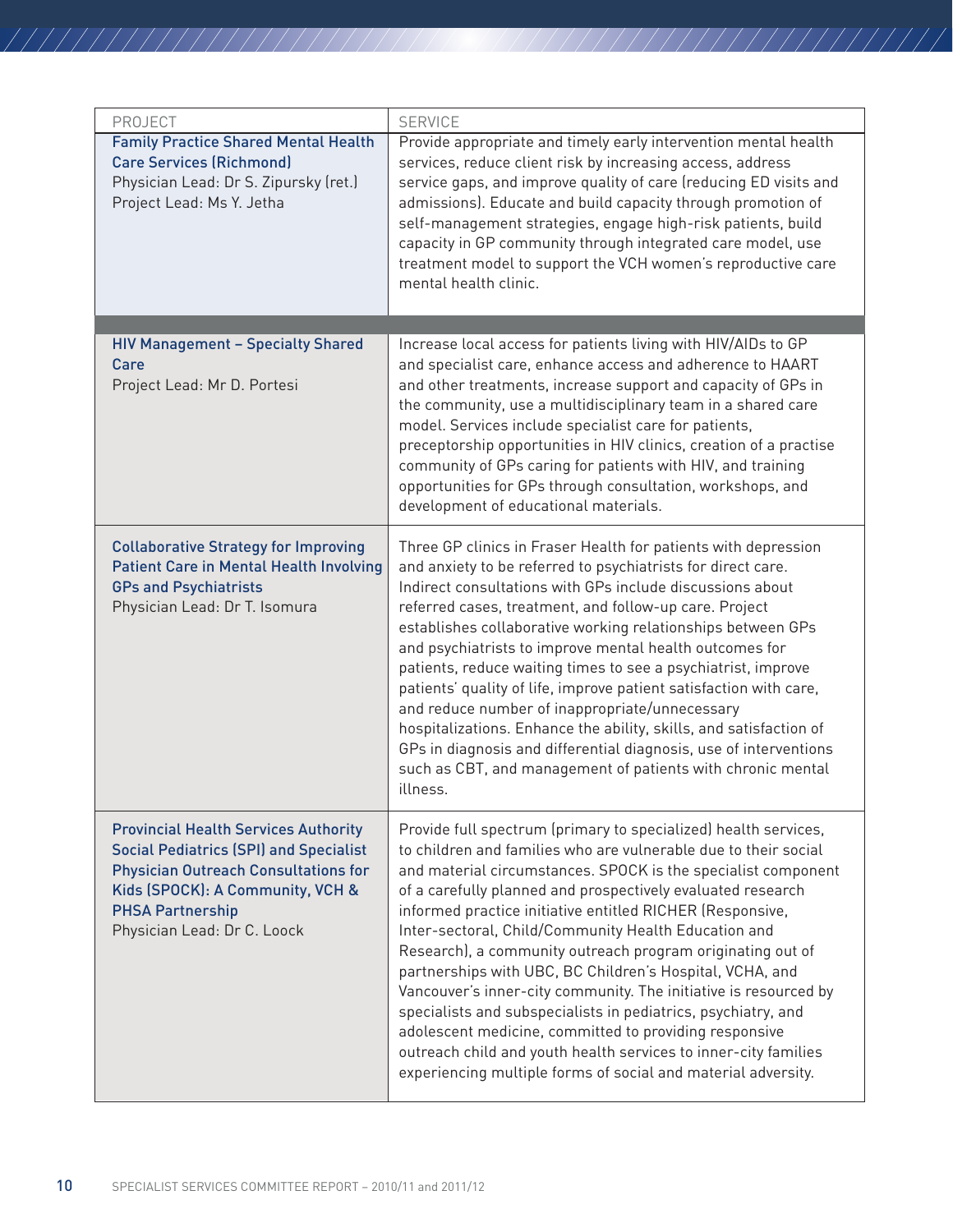#### Community Health and Resource Directory (CHARD)

//////////////////////

With initial funding through the General Practice Services Committee and ongoing funding from the Ministry of Health, CHARD is a directory of regional community health resources and practitioners that covers the entire province. The SSC worked with the Ministry to support the expansion of the directory, which is housed on a secure web-based platform and is only accessible to medical practitioners and their MOAs.

The Ministry worked to populate the directory with specialist physician office listings and, with funding from the SSC, expanded detailed specialist referral information. Providing information on possible specialist subspecialization; providing advanced access for patients; accepting calls for telephone advice; or offering telephone patient follow up services, the directory allows general practitioners and specialist physicians to know in advance who they can call on for advice to manage their patients. The expanded listings also allow general practitioners or specialists to see where they can refer their patients for priority access, and perhaps prevent incorrect referrals with the knowledge of practice specialization (i.e., knowing that an orthopaedic surgeon subspecializes on ankles only).

With the goal of improving access to specialist physicians, the inclusion of a physician's specific referral template form, when available, can be downloaded from CHARD. Having the form available for inquiring practitioners makes the referral process efficient by ensuring specialist physicians receive all required information. This process could also indicate in advance what diagnostic testing could be completed or is most appropriate, thereby reducing demand and preventing duplicate or unnecessary testing and saving costly system resources. A more seamless referral process is more efficient and contributes to a better experience for both patients and providers.

#### **Telehealth**

The SSC worked with the BCMA tariff committee to put telehealth consultation and visit fees in place for those specialist sections that agreed to add them to their part of the payment schedule. For the many sections that agreed, fee billing is no longer a barrier to providing this innovative service for those patients unable to see a specialist face to face.

#### Labour Market Adjustment

The SSC allocated \$10 million for labour market adjustments linked to recruitment and retention pressures. The SSC made clear the funds would be made available to proposed initiatives that demonstrated recruitment and retention pressures, and had processes in place to provide for new fees or initiatives that could be monitored and managed within the fixed amount.

An independent panel was created in June, 2010 to review submissions from sections interested in receiving funds for new fees as part of the labour market exercise. In the fall of 2010, after the review process was complete, the advisory group chair presented its findings to the SSC. The SSC accepted the advisory group's recommendations as to which sections met the outlined criteria and awarded funding to the following:

- 1. Internal medicine
- 2. Endocrinology
- 3. Respiratory medicine
- 4. Infectious disease
- 5. Rheumatology
- 6. Obstetrics/gynecology
- 7. Geriatric medicine
- 8. Neurology
- 9. Anesthesiology

///////////////////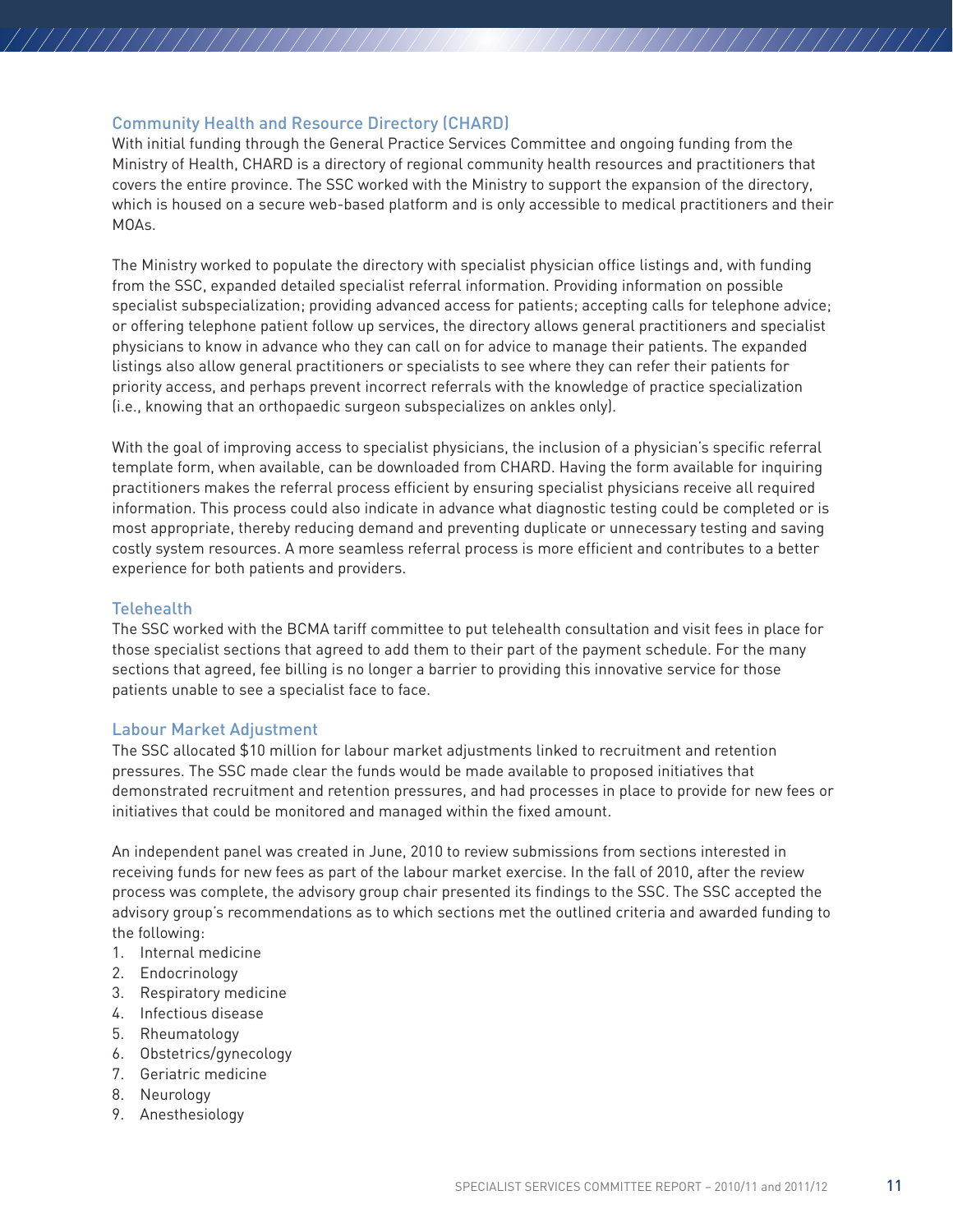The SSC was transparent throughout the process by posting to the SSC website every section submission received, the datasets the advisory group relied upon to help make its recommendations, as well as providing the opportunity for sections to comment on others' submissions. The full report with allocations is available on the SSC website (www.sscbc.ca).

////////////////////

#### Discharge Planning

//////////////////////

The SSC is supporting the work of the Shared Care Committee's Transitions in Care initiative that includes mapping the patient journey into and out of acute care and identifying opportunities to improve patient flow. A mix of hospitals are involved including rural, community, and urban hospitals. The SSC is considering the creation of an interim fee to incent improved communication between hospital specialists and primary care providers to better support patient care.

#### Pain Management

The SSC supported the BC Pain Society, with sponsorship and planning committee representation on the development and hosting of a provincial summit on pain management.

#### Specialist Billing Education

The SSC will proceed with the development of billing education tutorial modules for specialist physicians. Health Insurance BC (HIBC) will be engaged to develop messaging on fees, including common incorrectly billed fees, fee issues often requiring manual adjudication resulting in payment delays, as well as the most common fee questions received by HIBC, the Ministry, and the BCMA. Modules for practitioners will be available on the Medical Services Plan MSP Tutor web page (www.health.gov.bc.ca/msp/msptutor/index.html)

#### **Communications**

In early 2011, the BCMA began a direct e-mail communication with specialist physicians on SSC initiatives in a newsletter entitled The Specialist Consult. The newsletter reaches over 4000 physicians and is also posted to the SSC's website (www.sscbc.ca).

#### Patient Reported Outcomes Measures (PROMS)

The SSC was pleased to support a prototype study for orthopedics with the Vancouver Island Health Authority. The study will use existing PROMS instruments to survey patients pre- and post-operatively to capture data about health improvement. The data collection will take place over a two-year period and include about 2000 orthopedic patients.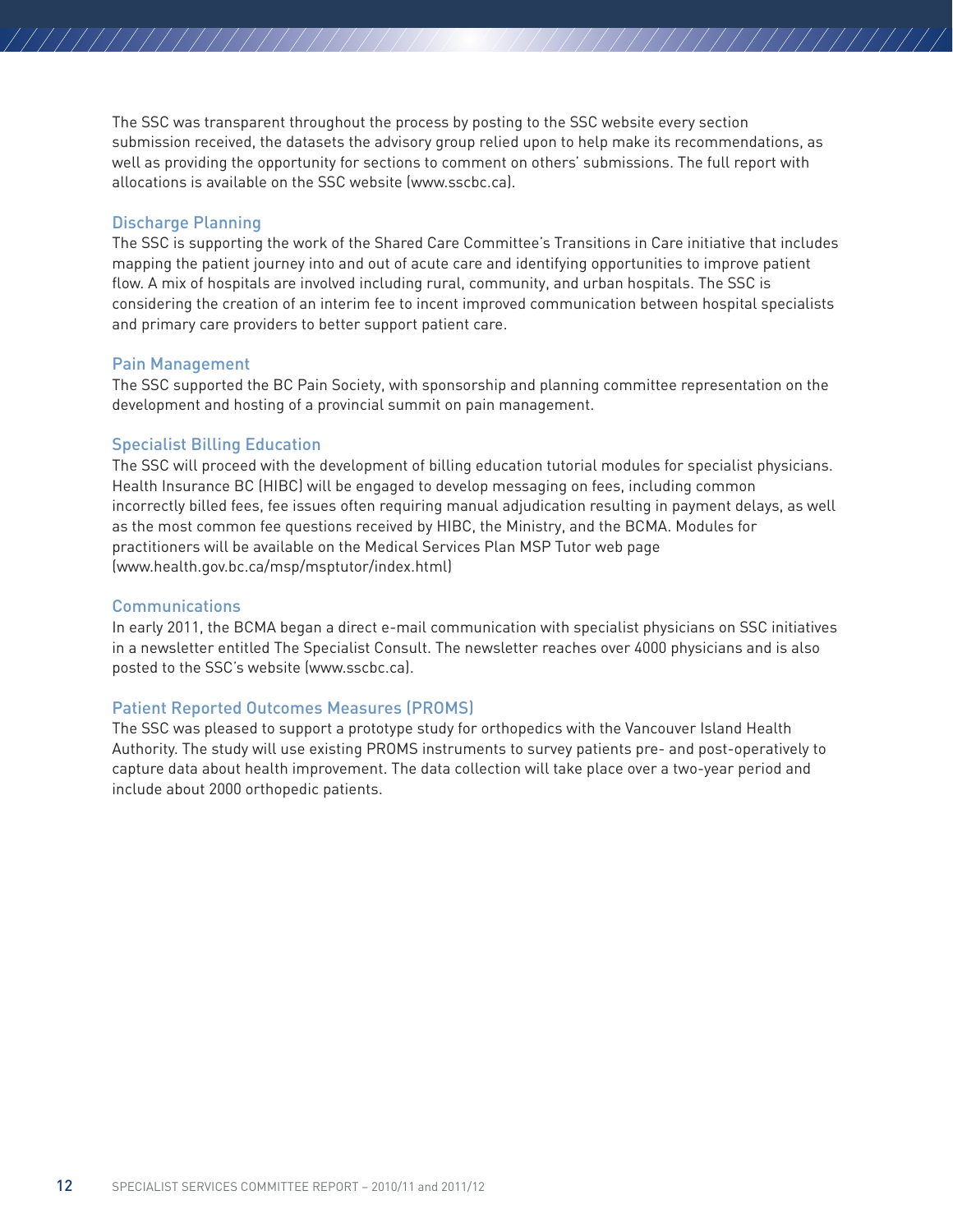#### APPENDIX A:

//////////////////////

2012 – Committee Membership Specialist Services Committee Members For the period ending March 31, 2012

#### BCMA Representatives

Dr Kenneth Seethram (Co-Chair) Obstetrician/Gynecologist – Surgical Representative

Dr Sean Virani Cardiologist – Alternatively Paid Representative

Dr Gordon Hoag Laboratory Medicine – Diagnostic Representative

Dr Ian Courtice Anesthesiologist – Medicine Representative

Dr Andrew Attwell Medical Oncologist – Alternatively Paid Representative (Alternate)

#### Government Representatives

Ms Nichola Manning (Co-Chair) Executive Director, Primary Health Care and Specialist Services Branch – Ministry of Health

Mr Jeremy Higgs Director, Medical Services Economic Analysis Branch – Ministry of Health

Ms Effie Henry Executive Director, Health Authorities Division, Ministry of Health (Alternate)

# Health Authority Representatives

Dr Steve Gray Vice President, Physician Support Services Provincial Health Services Authority

Dr Richard Crow Executive Vice President and Chief Medical Officer Vancouver Island Health Authority

Dr Jonathan Fenton Senior Medical Director, Richmond Health Services Vancouver Coastal Health Authority

Dr Jeremy Etherington Vice President, Medicine and Quality Interior Health Authority

Dr Andrew Webb Vice President, Medicine Fraser Health Authority

# Non-Voting Members

Dr Mark Schonfeld Chief Executive Officer – BC Medical Association

Ms Sheila Taylor Assistant Deputy Minister, Medical Services and Health Human Resources Division

////////////////////

# Ministry of Health and BCMA Staff

Ms Nadeen Johansen (Secretariat) Senior Policy Analyst, Primary Health Care and Specialist Services Branch, Ministry of Health

Mr Jim Aikman Executive Director, Economics and Policy Analysis – BC Medical Association

Dr Sam Bugis Executive Director, Physician and External Affairs – BC Medical Association

#### Mr Peter McClung

Health Economist, Economics and Policy Analysis – BC Medical Association

#### Mr Adrian Leung

Senior Analyst, Economics and Policy Analysis – BC Medical Association

#### Ms Sharon Shore

Senior Manager, Communications and Media Relations – BC Medical Association

#### Ms Andrea Elvidge

Executive Director – Society of Specialist Physicians and Surgeons of British Columbia

Mr Clay Barber Consultant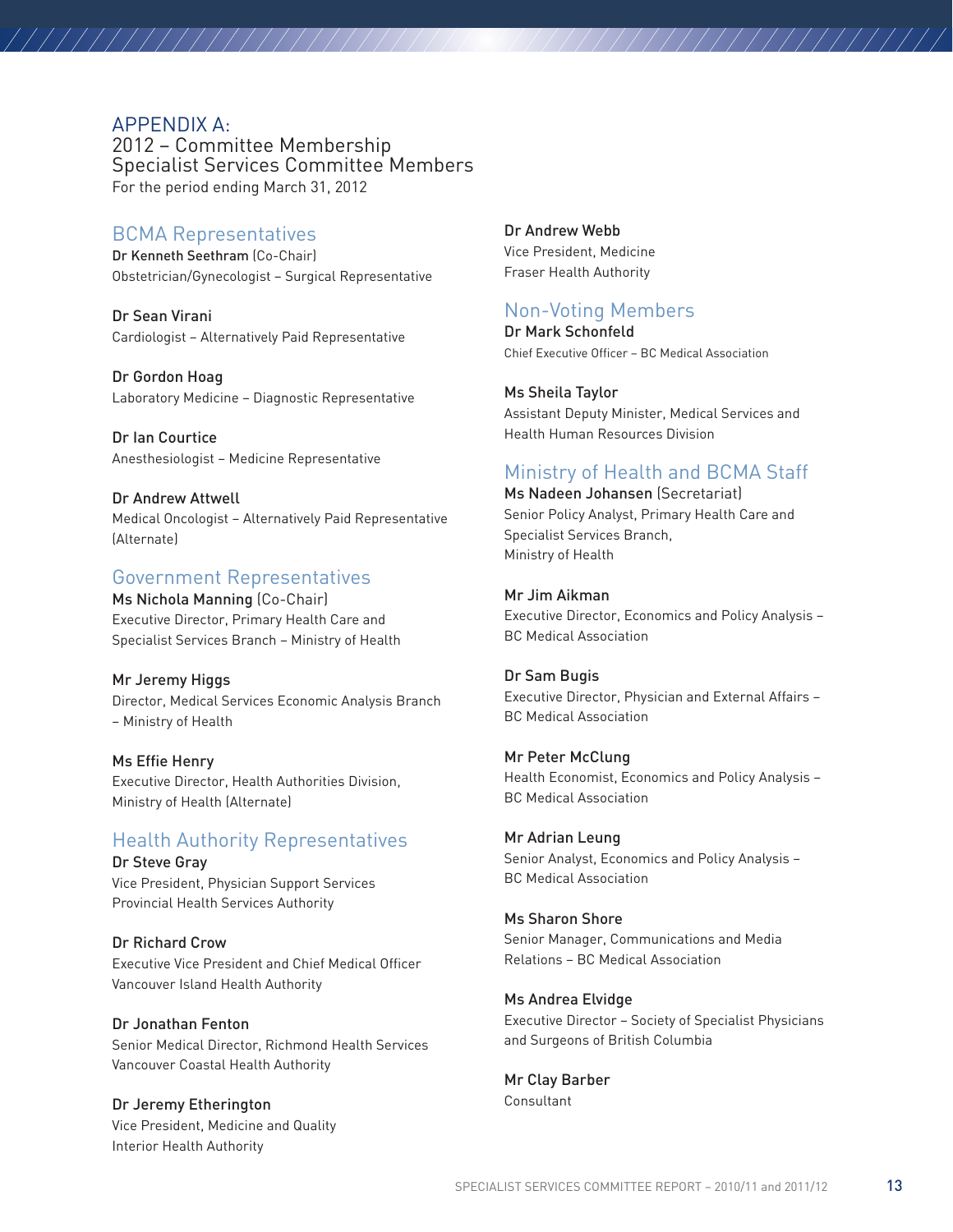# APPENDIX B:

//////////////////////

## Excerpts from the Specialists Subsidiary Agreement

#### ARTICLE 4 – COLLABORATION WITH SPECIALIST PHYSICIANS

4.1 The Government and the BCMA agree to collaborate with Specialist Physicians to improve access to needed, evidence-based, quality services to meet patients' medical needs for optimum health outcomes. This approach will be built on understanding population health needs, linked to optimizing the mix of service delivery options, technology options and health human resource options.

////////////////////

#### ARTICLE 5 – SPECIALIST SERVICES COMMITTEE

- 5.1 A Specialist Services Committee shall continue under this Agreement to facilitate collaboration between the government, the BCMA, and the health authorities on the delivery of services of Specialist Physicians to British Columbians and to support the improvement of the specialist care system.
- 5.2 The government and the BCMA shall each appoint an equal number (not to exceed four each) of members to the Specialist Services Committee.
- 5.3 The Specialist Services Committee will be co-chaired by a member chosen by the government members and a member chosen by the BCMA members.
- 5.4 Decisions of the Specialist Services Committee shall be by consensus decision.
- 5.5 If the Specialist Services Committee cannot reach a decision on any matter that it is required to determine under section 5.6(a) or section 5.6(b), the BCMA and/or the government may make recommendations to the MSC and the MSC, or its successor, will determine the matter. If the Specialist Services Committee cannot reach a consensus decision with respect to any matter that is referred to it under section 5.6(f) and that requires a determination, the Physician Services Committee will determine a process for resolving the dispute, which may include referral to the Adjudication Committee or the MSC.
- 5.6 The Specialist Services Committee will have the following responsibilities:
	- (a) allocating funds referred to in Article 6;
	- (b) allocating funds referred to in Article 7;
	- (c) identifying possible time limited projects that have measurable patient-centred goals focused on the following areas:
		- (i) system redesign initiatives to achieve increased and faster access to medically needed surgical specialist assessment for hip, knee and other joint replacement; and
		- (ii) working with the General Practice Services Committee and based upon patient needs, determining up to four other non-surgical priority areas to expedite access to assessment and treatment for specialty care;
	- (d) creating a surgical specialist sub-committee to work with Health Authorities and the Ministry to analyze and make recommendations to reduce the number of urgent and elective surgeries occurring outside of normal working hours, in particular between 10PM and 6AM;
	- (e) consulting with representatives of allied health professionals as necessary in the completion of its mandate; and
	- (f) other matters that may be referred to it by the Physician Services Committee.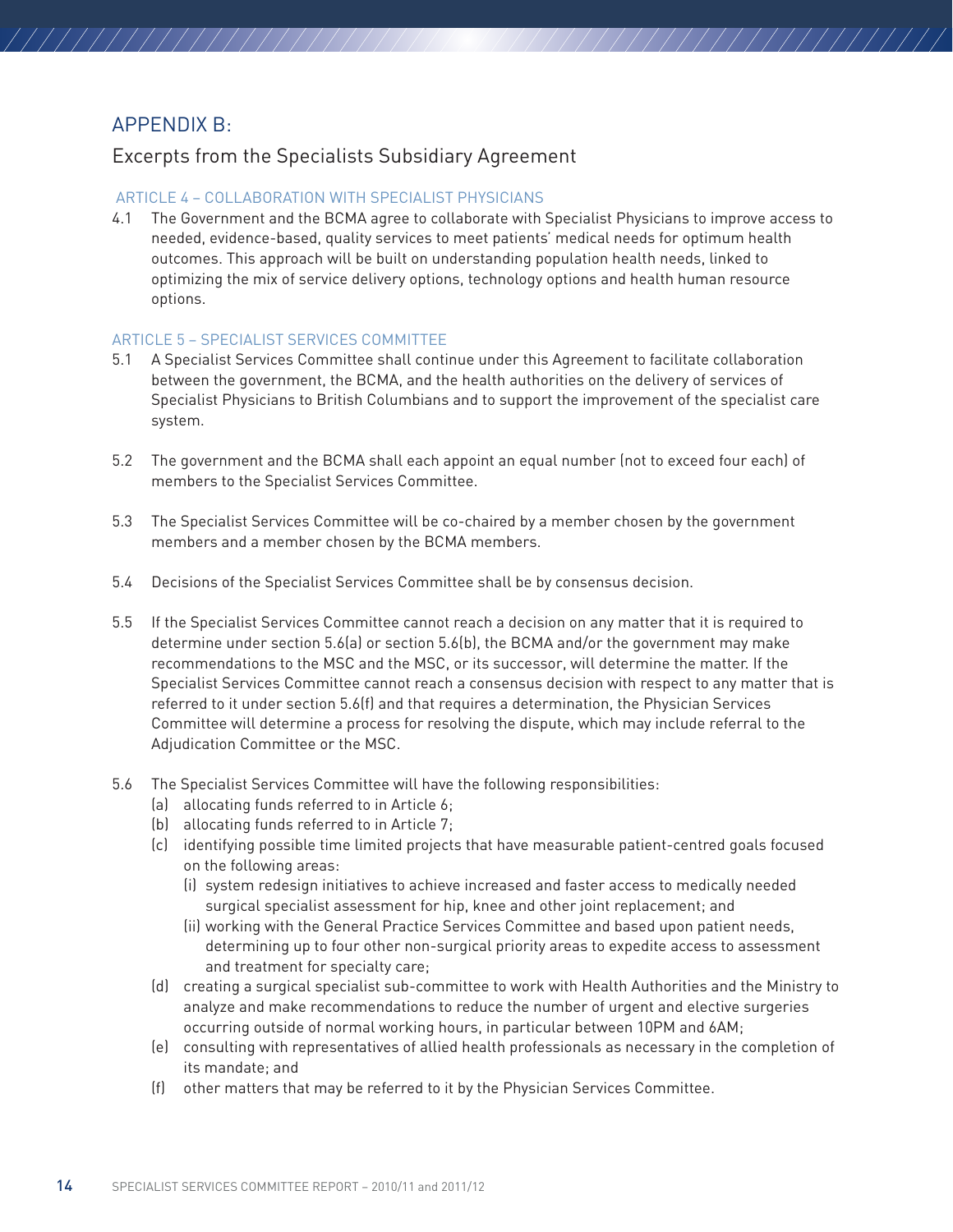5.7 On an annual basis, the Specialist Services Committee will develop a work plan, ensure that evaluations to measure outcomes are an integral part of the work plan, and report on progress and outcomes to the Physician Services Committee.

////////////////////

5.8 The costs of administrative and clerical support required for the work of the Specialist Services Committee and physician (other than employees of the Government, BCMA, and Health Authorities) participation in the Specialist Services Committee, will be paid from the funds referred to it in section 6.1of this Agreement, such costs not to exceed \$400,000.

#### ARTICLE 6 – DISPARITY CORRECTION FUNDING

//////////////////////

- 6.1 The Government has increased annual funding by \$13 million in the Fiscal Year
- commencing on April 1, 2006 and an additional \$7 million in the Fiscal Year commencing on April 1, 2007, such increases to be used to address income disparities among Specialist Sections. This \$20 million aggregate increase in annual funding will be combined with the \$10 million annual funding previously made available pursuant to article 5.1 of the 2004 Subsidiary Agreement for Specialists, to create a total allocation effective April 1, 2007 of \$30 million to address disparities between Specialist Sections.
- 6.2 The specific allocation of the funding referred to in section 6.1 will be determined by the Specialist Services Committee and will be based upon the Modified Adjusted Net Daily Income (the "MANDI") model (…) or a revised version of the MANDI as agreed to by the Specialist Services Committee.
- 6.3 The general compensation increases to Fees that are identified in sections 1.1(b) and 1.2(a) of Appendix F to the Physician Master Agreement will be applied to Fees for the Specialist Sections prior to the application of the disparity correction funding pursuant to section 6.1. In other words, such disparity correction funding will not attract the general Fee increase in the year in which such disparity correction is introduced. The base years for application of the disparity correction funding will be the Fiscal Year commencing on April 1, 2005, for corrections introduced on April 1, 2006 and the Fiscal Year commencing on April 1, 2006 for corrections introduced on April 1, 2007.
- 6.4 Compensation adjustments resulting from section 6.1 will be effective on April 1, 2006 and April 1, 2007, as appropriate.

#### ARTICLE 7 – FUNDING FOR MEDICAL CONSULTATION SERVICES

7.1 The Government has increased annual funding by \$1 million in the Fiscal Year commencing on April 1, 2007, and will increase annual funding by an additional \$1 million in the Fiscal Year commencing on April 1, 2008, and a further additional \$2 million in the Fiscal Year commencing on April 1, 2009, to be allocated by the Specialist Services Committee to Health Authorities to contract (using Alternative Payment Arrangements) specific services from medical consultants to support primary care for specific patient populations (including populations at risk) and those with complex problems such as chronic conditions, mental illnesses, addictions and disabilities.

#### ARTICLE 11 – DISPUTE RESOLUTION

11.1 Disputes as to the interpretation, application, operation or alleged breach of this Agreement are Provincial Disputes and will be resolved in accordance with the provisions of Articles 21, 22, and 23 of the Physician Master Agreement applicable to Provincial Disputes.

#### Full agreement available at:

www.health.gov.bc.ca/msp/legislation/pdf/APPENDIX\_B\_Specialists\_Subsidiary\_Agreement.pdf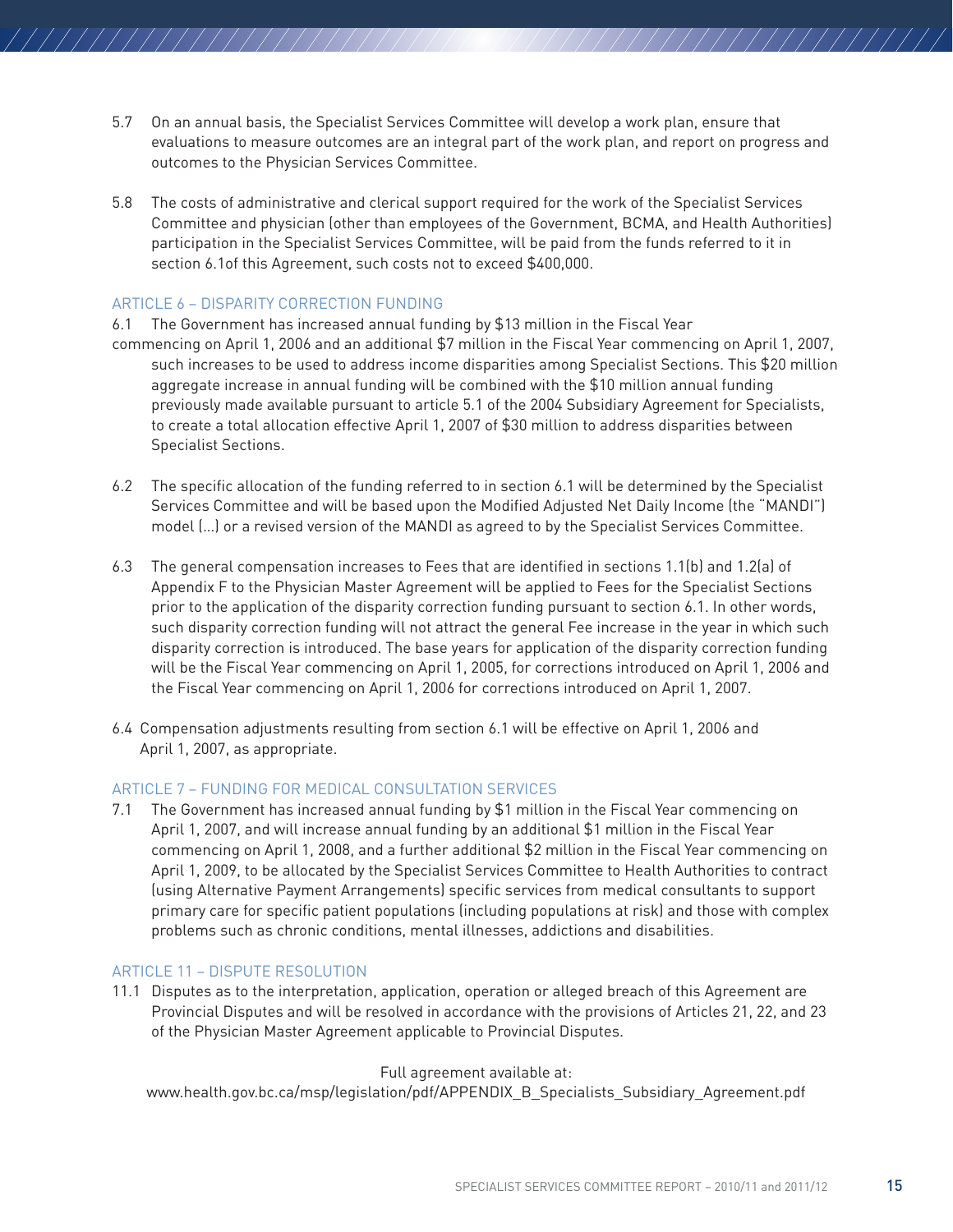# APPENDIX C:

////////////////////

# Excerpts from the 2009 Memorandum of Agreement

#### 2.02 Funding to Improve Access to Specialty Services by British Columbians

The Government will increase the funding allocation to the Specialty Services Committee (the "SSC") to support its work in enhancing and expanding the programs that support the delivery of high quality specialty services to British Columbians by, amongst other things, expediting access to specialist consultations, treating patients and communities with unmet needs by, amongst other things, supporting the provision of complex and/or chronic and indirect/remote care, expanding clinical prevention activities by specialists and making labour market adjustments where required to recruit and retain specialists in British Columbia.

///////////////////

The increased funding will be in two allocations: a. April 1, 2010: \$20 million per year b. April 1, 2011: an additional \$25 million per year

Up to \$30 million of these funds are available for labour market adjustments. The base year for the application of labour market adjustments will be the fiscal year 2009/10 for changes made April 1, 2010 and fiscal year 2010/11 for changes made April 1, 2011.